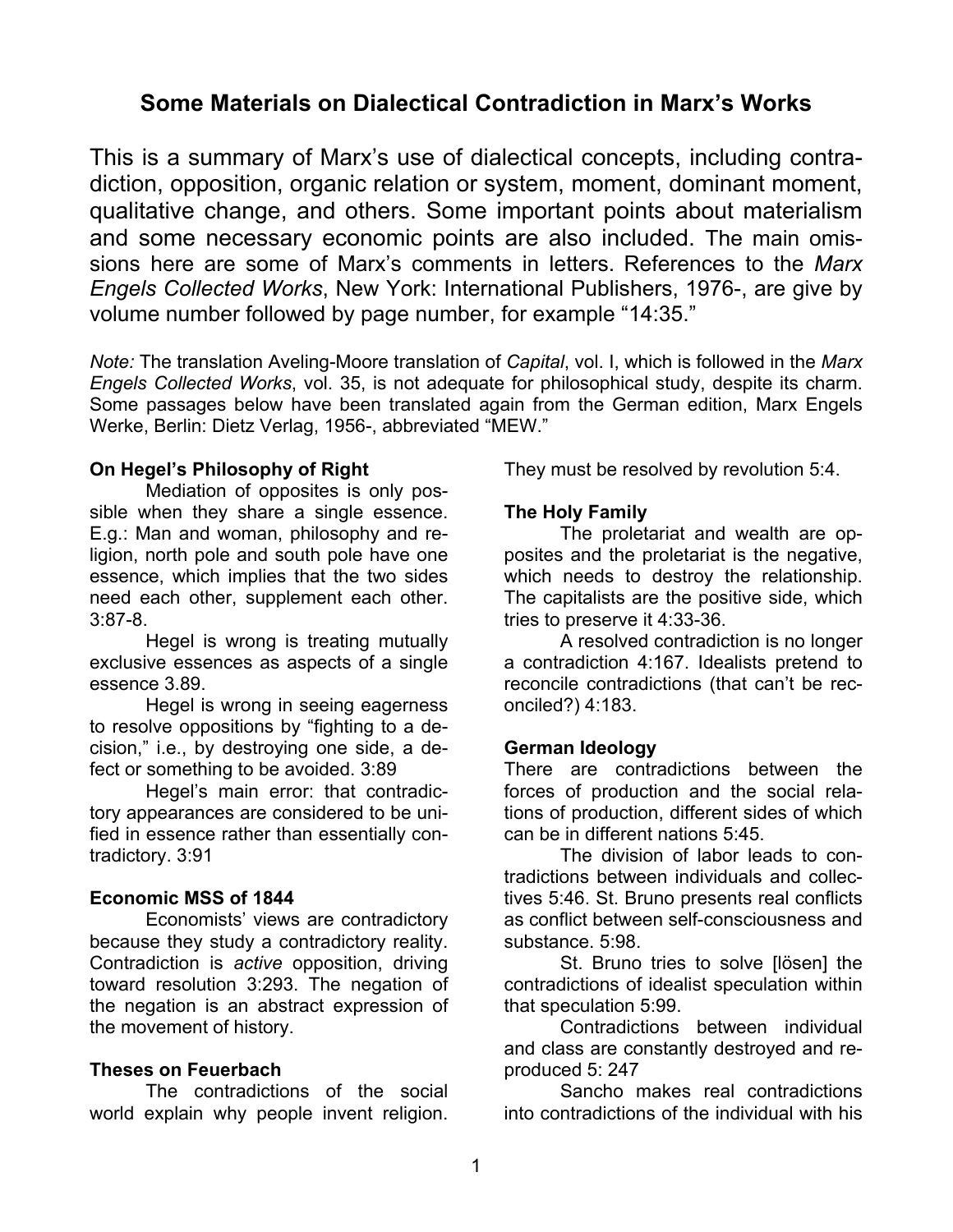#### ideas. 5:287

"True Socialists" resolve contradictions by interpreting them 5:515.

The whole mode of productions must be changed to resolve the contradictions between the relations of production and consumption 5:516.

Herr Grun omits necessary mediations ("connecting links") and produces fantasy as a result 5:517.

#### **The Poverty of Philosophy**

Thought splits into contradictory sides and the struggle between them is dialectical movement 6:164.

Dialectical movement is the coexistence of two contradictory sides, their conflict, and their fusion into a new category 6:168.

The philanthropic school abstracts from contradictions that are met with at every moment in actual reality 6:177

Revolution requires full development of the productive forces 6:211

Opposition of classes culminates in brutal contradictions 6:212.

#### **1857-8 Economic Manucripts (Grundrisse)**

The aim of investigation is the comprehend the actual relationships, not the dialectical reconciliation of concepts 28:27.

Organic relations of production and consumption discussed 28:28-9.

Production and consumption are each a means for the other, each creates the other 28:30.

Society is not a single subject 28:31.

Exchange mediates between production and consumption 28.36.

Despite the dominance of one moment, moments mutually influence each other in all organic entities. 28.37.

Method of investigation starts with the "chaotic conception of the whole," finds simple categories by analysis, combines them for a rich description of the whole. 28:37

The concrete is the unity of the di-

verse; it appears in thought as a result 28:37

Hegel's illusion is that the real is the result of the thinking synthesizing itself within itself, but the concrete does not actually originate that way, only the thought of the concrete 28:38.

The real subject is outside the mind 28:38.

The real history of society may or may not correspond to the order of thought 28:39-40.

Economic categories are only valid for limited historical conditions, particular forms of society 28:42-3.

The real value of commodities is constantly negated, i.e., raised or lowered, contradicting its own determination 28:75.

Commodities have a dual existence, as thing with exchange value, and as money, which leads to difference, to opposition and to contradiction 28: 84-5. [compare to Hegel's sequence difference >> opposition >> contradiction.]

Contradictions can develop within trade and cause trade crises 28:86.

There is essential unity between money and commodities, as shown by the violent eruption when they are separated 28:87.

It is inherent in money to be selfsufficient, independent of relation to commodities 28:88.

Idealist mode of presentation seems like the dialectic of concepts 28:89.

Price is a reflected determinateness of a commodity, a property it has because of its relation to something else 28: 125.

Circulation appears as a bad infinite (never ending process), but has circles, accomplished something, when money is turned into more money 28:132.

Economists see the unity, not the contradictions in the money system 28:132.

Money and commodities are apparently independent but have an essential unity, which must manifest itself in violent explosions (crises). Here money is the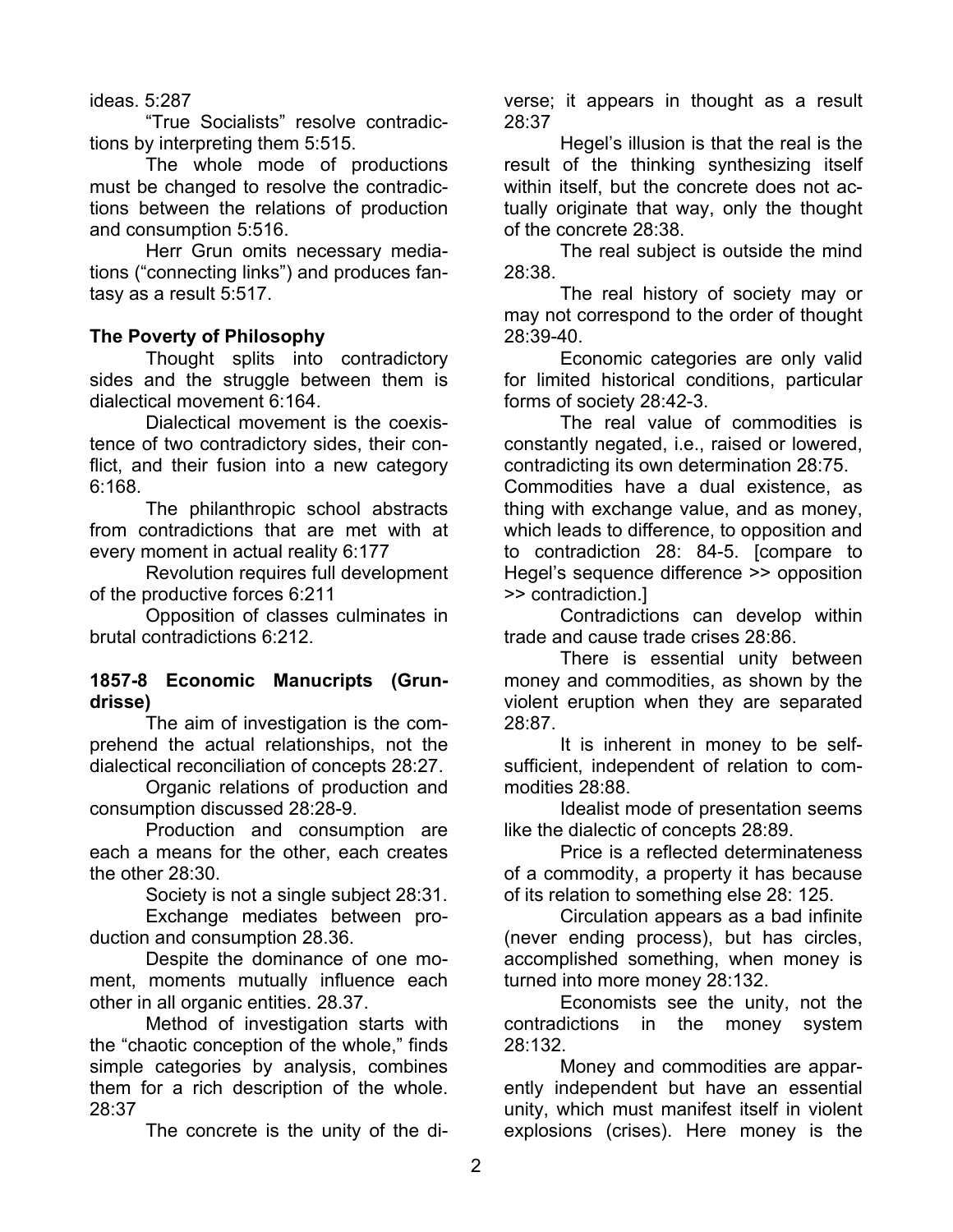germ of crises, makes them possible 28:133.

The totality of production contains contradictions; crises point beyond [capitalism] and urge a new historical form 28:160.

Antagonism of wages is already latent in exchange value and money, which are mediated by deep contradictions 28:179-80.

Circulation is the mediation of presumed extremes, which it does not posit. Circulation is the image of a process occurring underneath it 28:186.

A dialectical derivation of capital: exchange value >> money >> labor that creates value, i.e., capital 28:194.

Against Hegel, new productive forces and relations are not produced by a self-positing Idea, but out of contradictions within existing relations. In a fully developed capitalist system, everything posited is also a premise, an organic system, creating any part it lacks 28:208.

Labor and capital are extremes resulting from development that simplifies a more complicated previous set of relationships 28:223.

Contradictions of capital: capital posits and does not posit necessary labor (must both put workers to work and minimize the required labor) 28:327.

It is necessary to demonstrate the latent contradictions of capital 28:341-2.

The basis of contradiction is (A) necessary connection of moments belong together and (B) mutually independent, indifferent relations between them [Negativity is missing to make a contradiction?] 28:342.

Basic contradiction of developed capitals: its particular restrictions versus its general tendency to go beyond all limits 28:342.

In a crisis, moments that seem indifferent reveal their inner relationship 28:373.

Labor posits its reality not as beingfor-self, but as mere being-for-another. Labor posits the totality of wealth confronting it, as an alien reality 28:383.

The consciousness of the slave that he cannot be the property of another reduced slavery to an artificial lingering existence 28:465.

The barrier to capital is the contradictory development in which individual alienates himself, the conditions of his labor are the property of alien wealth 28:465.

The development of the productive forces transcends capital at some point, i.e., transcends the contradictory social relations of capital 28:467.

The rate of profit declines as capital develops and the size of profit can also fall. This is the most important historical law of capitalism. Beyond a certain point, development of the productive forces becomes a barrier to capital 29:132-4. The contradiction of the productive forces and relations of production is expressed in crises 29:134.

The highest development of the productive powers means the depreciation of capital and the degradation of the laborer. There are counteracting tendencies, however 29:134.

The contradictions of capital produce a great variety of forms of labor 29:153.

# **Contribution to the Critique of Political Economy**

The totality of the social relations of production is the economic foundation of society, which supports the legal and political superstructure 29:263.

Existence determines consciousness, not the other way around 29:263.

The social relations of production conflict with the social forces of production, which begins an era of revolution 29:263.

Revolution requires the maximum development of the productive forces possible within the given social relationships. 29:263

Capital is the last antagonistic form of social production 29:263-4.

There is antagonism already in the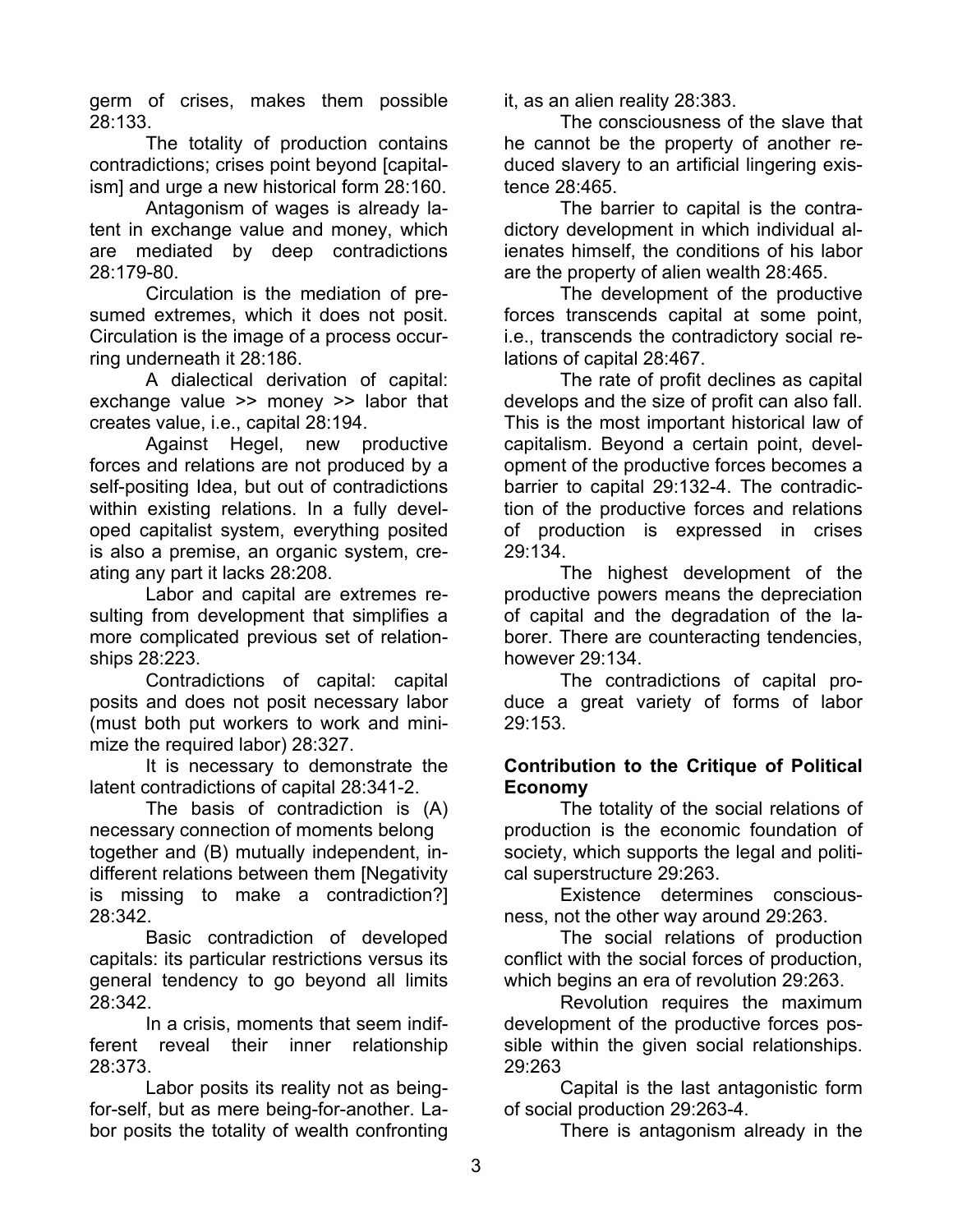buyer/seller relation 29:331.

The money/commodity contradiction is the abstract form of all contradictions of capitalism 29: 332.

Economist Mill leaves out money in order to get an equilibrium of purchase and sale 29:332.

Money makes development of inherent contradictions possible 29:334.

Crises bring out contradictions in money as a means of payment. It is not required as a measure of value (in a crisis) but as material exchange value, which has assumed a self-sufficient form 29:433.

The money embodied in a commodity conflicts with exchange value that becomes self-sufficient, as shown by inflation of money 29:434.

Circulation is a mediation of preposited extremes 29:479.

Money seems to be a fateful power, and people rebel against it. Money contains within it its own negation—i.e, contradictions among the different functions of money 29:487.

The dialectical form of presentation is right only when it knows its own limits 29:505.

## **Critique of Political Economy, 1861- 63 Drafts [also called "Theories of Surplus Value"]**

Production and consumption are in their nature inseparable, but are actually separated in the capitalist system, where their unity is restored through opposition 31:180.

General rate of profit contradicts the determination of value by labor time, so the existence of the general rate of profit must be explained by mediations (intermediary stages) 31:401.

Crises reveal contradictions and antagonisms 32:131.

Apologists deny the reality (or at least the necessity) of contradictions, and cling to unity in the face of contradiction. The crisis expresses the unity of what has become separated, and forcibly destroys

the independence they have acquired 32:131.

There can be no crises without the independence of the two sides, but the independence does not explain the crisis, but only its possibility [missing negativity?] 32:131-3.

The contradiction between partial and universal overproduction in a crisis is resolved this way: The crisis becomes general when it affects the main commercial goods 32:136.

Crisis means products cannot be sold 32:139

Crisis is forcible unity of phases that have become self-sufficient 32.140.

The most abstract form of the crisis is the contradiction of use value and exchange value 32:140.

Trade crises are the concentration of all the contractions of the capitalist economy 32.140.

The contradictions of money as a means of payment and the contradiction between purchase and sale are mere abstract forms, possibilities of crisis. These forms do not explain why the potential crisis becomes actual 32:140.

If different phases of capitalist production had no inherent unity, such unity could not be established by force 32:144.

Real contradictions exist, and cannot be exorcized by imagination 32:148.

Sismondi recognizes contradictions that Ricardo denies. He is aware of the fundamental contradiction: unrestricted development of productivity and wealth, whose products must them be sold to a working class whose consumption the capitalists need to restrict to necessaries 32:248.

Sismondi does not understand these contractions, so does not know how to resolve them [by revolution?]. Wealth has oppositional existence, since wealth always requires and develops poverty, too 32.248.

Capitalist production must, by its own immanent laws (A) develop productive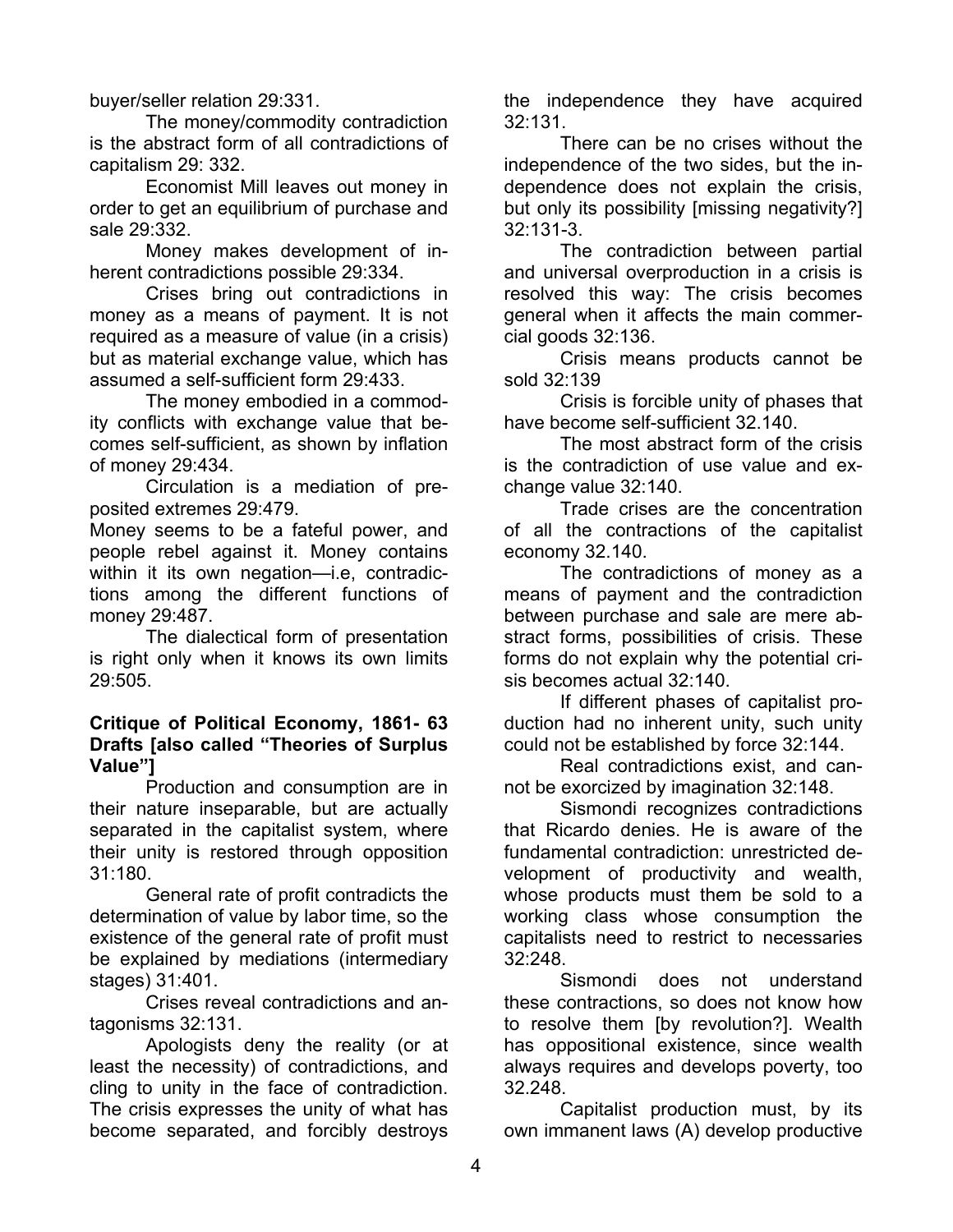forces without limitation and (B) restrict that development to a narrow basis [of what can be sold to a working class whose consumption capital must limit] 32:274.

Contradictions are more evident in Mill, because he is more systematic. Contradictions between general law an particular concrete circumstances are not resolved by Mill by mediating (discovering connecting links) but by adapting the concrete to the abstract. Real contradictions must be resolved in a real way. Mill emphasizes the unity of a contradiction, leaves out the contradiction [the negativity?] 32:274-8.

Mill unifies opposite relationships, leaving out the oppositions 32:290.

Economic categories are reflected in the mind in a very distorted way 32:348.

The real contradiction is between wealth and workers' misery 32:394.

Mutually contradictory conditions can alternate in time. 34:19

Opposition of capital and wage labor develops into complete contradiction, since capital not only reduces the value of labor power, but makes it superfluous 34:28.

The contradiction between the value and price of labor contradicts the concept of value, and it *exists* and is mediated, but appears unmediated, so the wage looks like the price of a day's work, when it is actually the price of the worker's capacity to work one day 32:72,

# **Capital, Vol. I.**

Natural laws of capitalist production work with iron necessity toward inevitable results 35:9.

Marx sought natural laws of society's movement 35:10.

Capitalist society is an organism capable of change, and constantly changing 35:11.

Ricardo takes class antagonism as a social law of nature 35:14.

Mill attempts to reconcile the irreconcilable 35:16.

Marx endorses a Russian reviewer's

summary, describing Marx's dialectical method 35:19.

The method of presentation differs from mode of inquiry. The presentation may make the empirical research look like an *a prior* construction 35:19.

Marx's method is the opposite of Hegel's, which makes human thought into an independent subject, a "demiurgos" of the real world, the Idea 35:19.

Hegel's method must be stood on its head, to find the rational kernel in the mystical shell. 35:19

Idealist dialectics glorifies the existing state of things, but rational dialectics is a scandal to doctrinaire professors, shows every social form in fluid movement, and is essentially critical and revolutionary. Contradictions of capitalist society are clearest in the business cycle, in periodic crises 35:20.

The utility of a thing makes it a use value. This property is independent of the amount of labor necessary to make it. In capitalist society, useful things also have exchange value 35:46.

Useful articles of equal exchange value only have human labor in common 35:48.

Exchange value is determined by socially necessary labor time 35:49.

Use value is possible without exchange value: e.g., air. All phenomena of universe are modifications of matter. Marx quotes, with apparent approval, Verri, and Italian economists 35:53n.

Productive activity is just expenditure of labor power; skilled labor is intensified labor, and can be reduce to simple labor by multiplying by a suitable constant 35:54.

The two different sides of the equation 20 yards of linen  $= 1$  coat are intimately connected but mutually exclusive, antagonistic extremes 35:58. Better translation: "two mutually conditioning, inseparable moments which belong to each other, but are at the same time mutually excluding, actively opposing extremes, that is,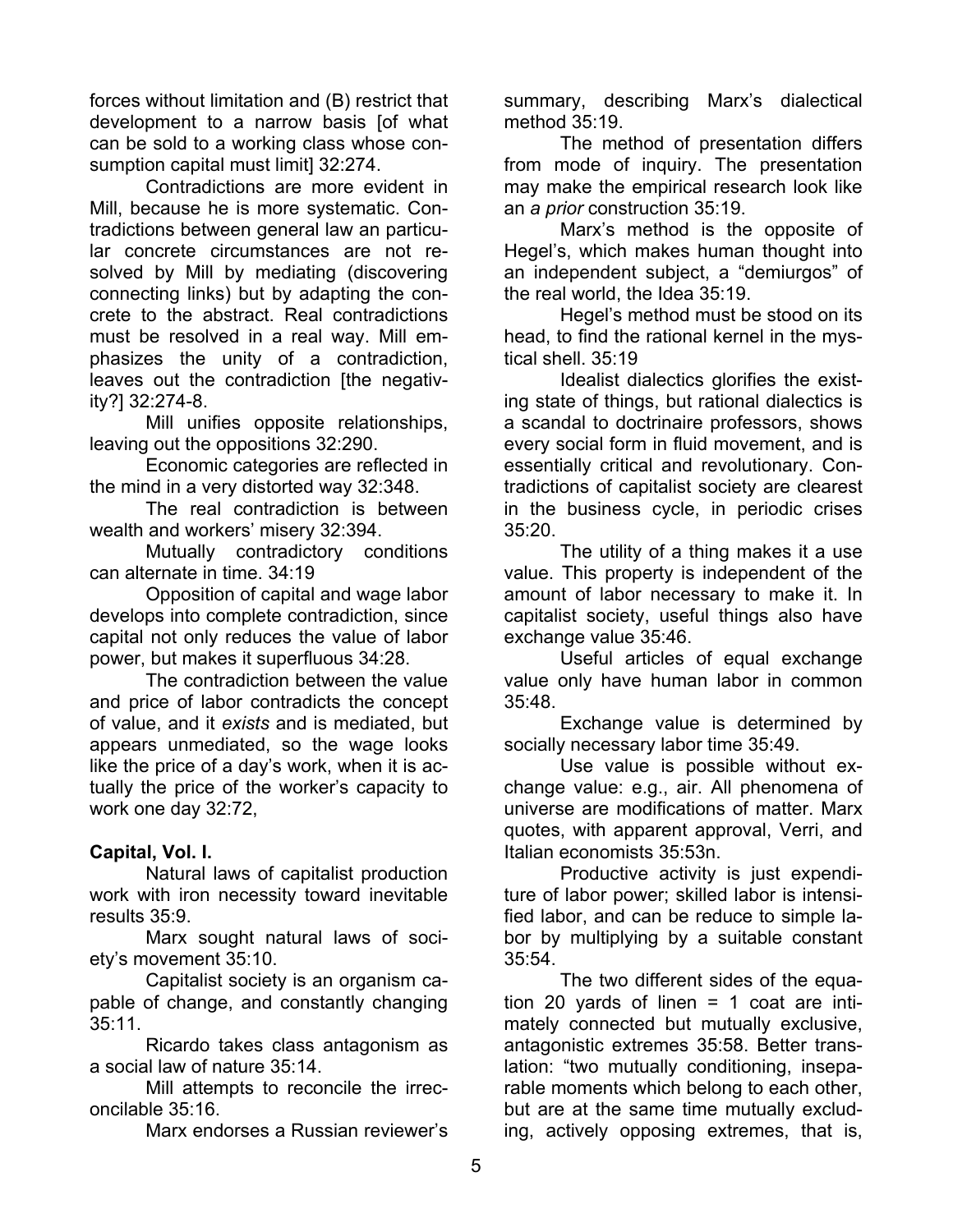poles of the that value expression." K. Marx, *Das Kapital*, Erster Band, MEW 23:63.

Marx endorses Fichte's ideas on recognition 35:63n.

The properties of things are not the result of its relations to other things, but only manifest themselves in such relations 35:68-9.

The existence of commodities as values can only be expressed by the totality of their social relationships 35:77.

Exchangeability is a polar relationship, like a magnet 35:79n.

In labor, man changes the form of things provided by nature 35:81

The social character of a commodity is confused with its physical character, i.e, people treat exchange value as a physical property of commodities. These properties, which are mistaken for physical ones, make the commodity mysterious, like a fetish 35:82-3.

The discovery of the properties of commodities, like nature, does no alter those properties.

Man's reflection on social development has a course opposite to the social developments themselves [contra Hegel's Idea]. 35:86.

Elliptical motion (like the motion of a planet) is a contradiction of two tendencies of motion. 35:113. We given a better translation from the original German edition:

> We saw that the process of exchange of commodities includes relations that contradict and exclude one another. The development of the commodity does not overcome [aufheben] these contradictions, but creates a form within which they can move themselves. This is in general the method through which contradictions solve [lösen] themselves. It is a contradiction, for example that one body continuously fall into another, and just as constantly fly away from it. The ellipse is a form of movement in which this contradiction actualizes itself just as much as it solves [lösen] itself.

Here is a translation of the French version, which Marx edited:

The exchange of commodities cannot, as one has seen, take place without fulfilling contradictory conditions, which exclude one other. Its development which makes commodities appear as something with two aspects, use value and exchange value, does not make these contradictions disappear, but creates the form in which they can move themselves. This is in any case the only method for resolving real contradictions. It is, for example, a contradiction that a body fall constantly toward another, and also constantly fly away from it. The ellipse is one of the forms of movement by which this contradiction realizes itself and resolves itself at the same time. Marx, *Le Capital*, J. Roy, translator, Livre I, Paris: Flammarion, 1985, p. 89;

[Comments: (a) Note, by comparing with the improved translation, that the Enlish translation in the vol. 35 is quite inadequate, in at least two ways: The phrase "develops a *modus Vivendi* [manner of living]" is a gloss corresponding to nothing in the original text, and the phrase "a form in which they can exist side by side" does not mention motion, which is the key idea here. (b) Second, in the phrase "it is a contradiction to depict…" the words "to depict" do not occur in the original text, and seriously alters the point of the original, since they substitute for the contradiction in elliptical motion *itself* a contradiction in how it is *described*. (c) The book says that motion reconciles the two sides, but neither the German nor the French says that. It is plausible at least that solving or resolving a contradiction does not reconcile the two sides, since if they were reconciled there would be no more contradiction [not Hegel's view, however]. In the case of elliptical motion, the text says that motion does not overcome [*aufheben, fait disparaître*] the contradiction, but solves it [*lösen, résoudre*]. The difference seems to be this, that in an overcome contradiction, the two sides no longer contradict each other, but in the present case, the contradiction continues to exist and to have effects, i.e., influence the direction of motion. An important conclusion from this passage is that Marx maintains that there are contradictions in the physical world, not just in social rela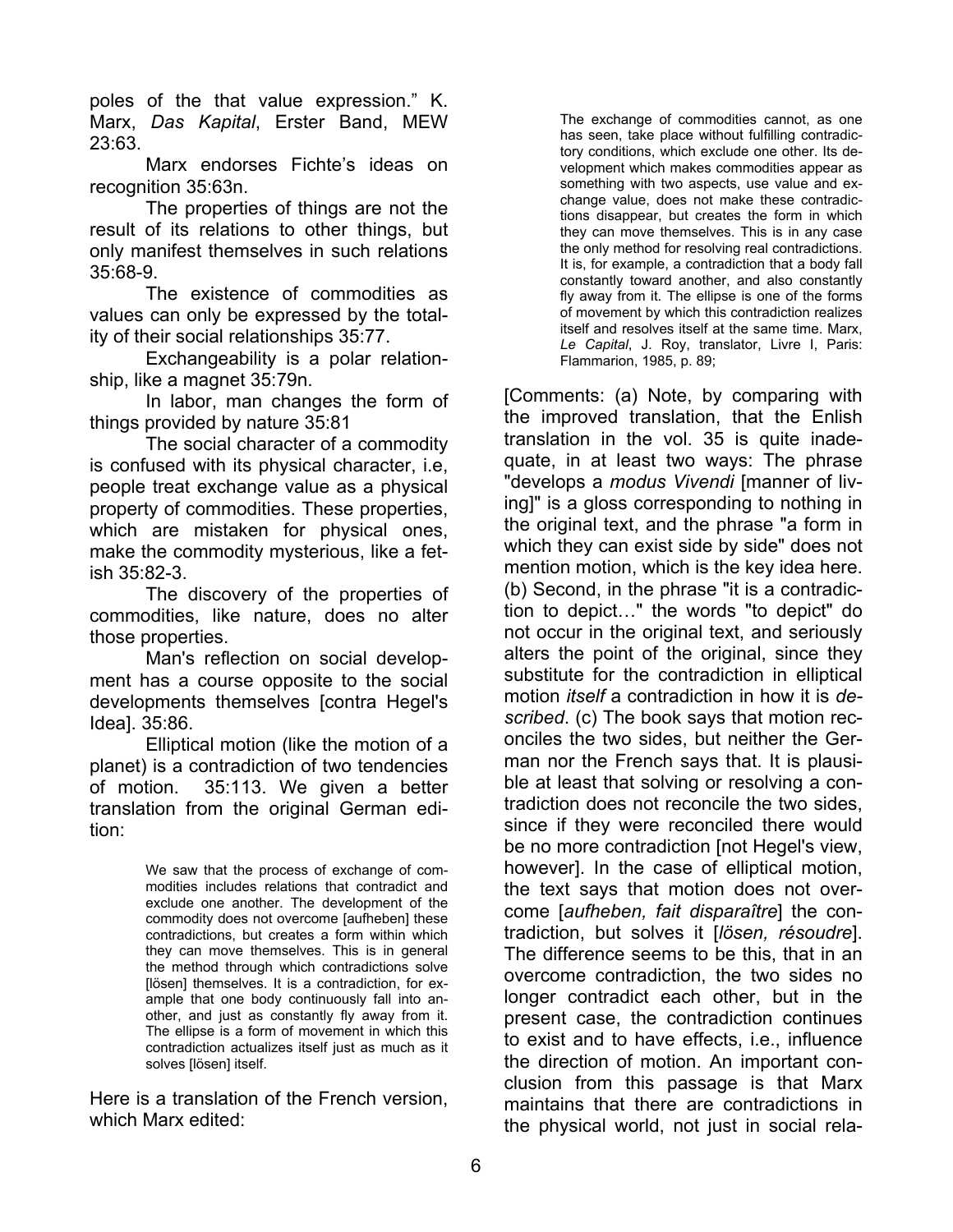tions*.*]

Here is a German translation of a passage discussing the dialectical nature of circulation of commodities by means of money. Among other things, the complex interactions here show the unity of opposites. 35:114:

> The process of exchange produces a doubling of the commodity into commodity and money, an external opposition, in which they present their immanent opposition of use value and exchange value. In this opposition the commodity as use value confronts money as exchange value. On the other side [of the opposition of commodity and money] both sides of the opposition are commodities [since money is itself a commodity], hence unites of use value and exchange value. But this unity of differences presents itself inverted at each pole and presents in that way the mutual relationship [of the two sides] at the same time. The commodity is really use value, [and] its value being appears only ideally in the price, which relates it to gold, gold which confronts as its real value form. Inversely, the material gold is valid only as the material of value, which is money. It [gold] is therefore really exchange value. Its use value appears only still ideally in the series of value expressions, in which it relates to the commodities that confront it as the surroundings of its real use form. These oppositional forms of commodities are the actual moving forms of their process of exchange. MEW Bd. 23, p. 119

"The one process is a two-sided process a sale from the pole of the commodity owner, and a purchase from the opposite pole of the possessor of money. Or, a sales is a purchase,  $C - M$  is at the same time M – C." 35:118.

The unity of opposites in exchange corresponds to a unity of opposites poles of social roles 35:120-1 [Note the persistent natural science analogies with economics, e.g., 35:123 on magnetism.]

It is silly to claim that purchase and sales are always in equilibrium. This is either a tautology, or it means that the seller will always find a buyer and vice versa. Because of the existence of money, this is not true, and a period of time can separate selling and subsequent buying. 35:123.

Inner unity expressed in outer oppo-

sitions, oppositions of the commodity, lead to the possibility of crisis, although its actual occurrence facts that don't appear at this level of abstraction—commodity production in general, not specifically capitalist production. The oppositions of the commodity require certain kinds of movement. A German translation:

> "That the opposing processes [of buying and selling] which are independent of one another form an inner unity means just as much that their inner unity moves them into outer oppositions. The processes which are inwardly dependent and hence mutually supplementary, progress to externally independent processes up to a certain point and thus make themselves forcefully unified through a– crisis. The immanent oppositions of the commodity of use value and [exchange] value, [the opposition] of private labor, which must be presented at the same time as immediately social labor, [the opposition] of particular concrete labor, which at the same time is valid only as abstract general labor, [the opposition] of the personification of things and the objectification of persons – this immanent contradiction preserves in the oppositions of the metamorphosis of commodities its developed forms of movement. These forms include therefore the possibility, but also only the possibility of crisis. The development of this possibility to actuality requires a whole surrounding [collection of] relationships which still do not exist at all from the standpoint of simple commodity circulation." MEW, vol. 23, p. 127-128.

Contradictions drive processes and a limit (of one kind) can contradict limitlessness (of another kind) 35:144. A German translation:

> "This contradiction between the quantitative limits and the qualitative limitlessness of money drives the hoarder constantly back to the Sisyphus labor of accumulation. It is with him as it is with the world conqueror, which with each new country conquers only a new limit." MEW Bd. 23, p. 147.

There are contradictions in money as a means of payment and in the credit system 35:145-150.

Debts and credits cancel each other, like positive and negative quantitative. Money as a means of payment contains an unmediated contradiction 35:148.

Contradiction is intensified opposi-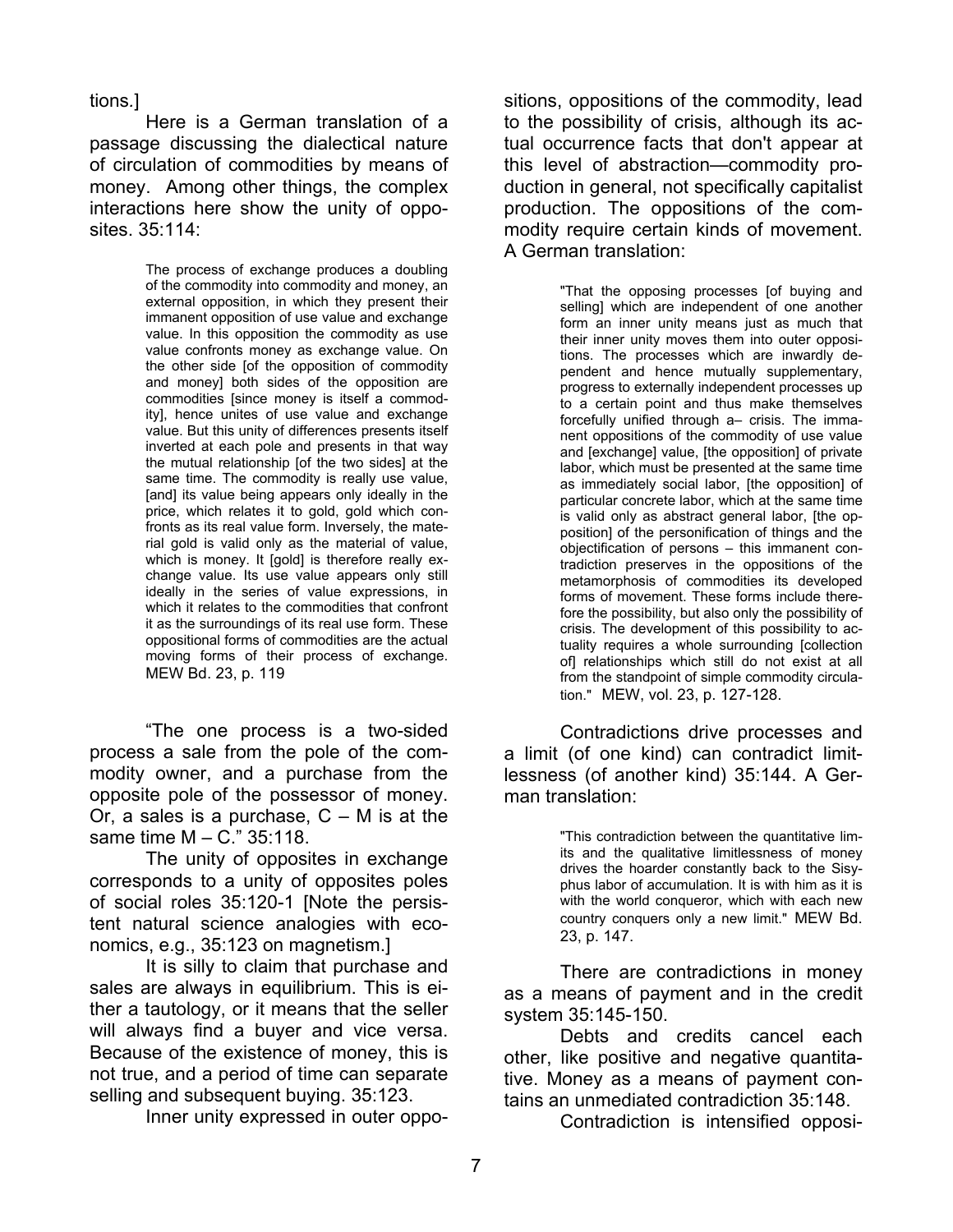tion and contradictions come in degrees. A translation from German:

> "Like the stag striding toward fresh water [Psalms, 42:1], his [the citizen's] soul strides toward money, the only riches in a crisis, [and] the opposition between the commodity and money, its value form, is increased to an absolute contradiction." MEW Bd. 23, p. 152.

Resolution of an *apparent* contradiction, zero divided by zero, by mediation, that is, intermediate links that show that how it is possible for 0/0 to make sense 35:311.

Marx asserts the correctness of Hegel's law that quantitative changes pass over into qualitative ones. Footnote explicitly applies this to chemistry 35:313.

. Inner laws of capital are compared to the laws of motion of heavenly bodies 35:321. [Although this translation often uses the word "antagonism" where it should have "opposition," antagonism is correct in this spot.]

There is a tendency to equilibrium between different spheres of production, since they have in inner relationship. This tendency is realized in a constant reaction against the upsetting of this equilibrium 35:361.

Technology discloses man's mode of dealing with nature, and also discloses social relations. Materialism includes the view that mental conceptions flow from social relations. The abstract materialism of natural scientists [e.g., Buechner] leaves out history, and is ideological 35:375n.

Contradictions in the use of machinery in capitalist production: surplus value (hence profit) is only created by exploiting labor, but use of machinery saves labor, so allows less surplus value, so implies a fall in the rate of profit. This contradiction drives the capitalist to lengthen the working day 35:409-10.

Bourgeois economists deny the contradiction inherent in the use of machinery in capitalist production 35:444.

Capitalist production requires flexibility and a variety of skills in the work force. It also requires low wages. But the training and experience of the worker who can do many tasks and switch quickly among them requires a higher wage. The requirements of capitalist production are therefore an absolute contradiction 35:489- 91.

Carey doesn't see Ricardo's economics as the ideal expression of the real contradictions of capitalism, but as the cause of those contractions in the real system 35:562:

J. S. Mill is at home in absurd contradictions, but at sea in Hegelian contradiction, the source of all dialectic 35:592n.

That there are always more workers than are needed is a contradiction inherent in the movement of capital 35:635.

The antagonistic character of capitalist accumulation is sometimes recognized by economists, but confused with characteristics of earlier economic systems 35:640.

The immanent laws of capitalism lead to the expropriation of the expropriators, the negation of the negation 35:748- 51.

Supply and demand only coincide rarely and by accident. Political economy assumes that they do coincide as an idealization. 37:188.

A German translation:

"Since the inequalities [of supply and demand] of an opposite nature, and since they continuously follow one another, they equalize themselves through their opposite directions, and through their contradictions with one another." MEW Bd. 25, p. 199.

Another German translation, see 37:189:

> "… that, when the whole of a larger or smaller time period is considered, supply and demand continuously coincide; but only as the average of the previous movement, and as continuous movement of their contradiction." MEW 25:200.